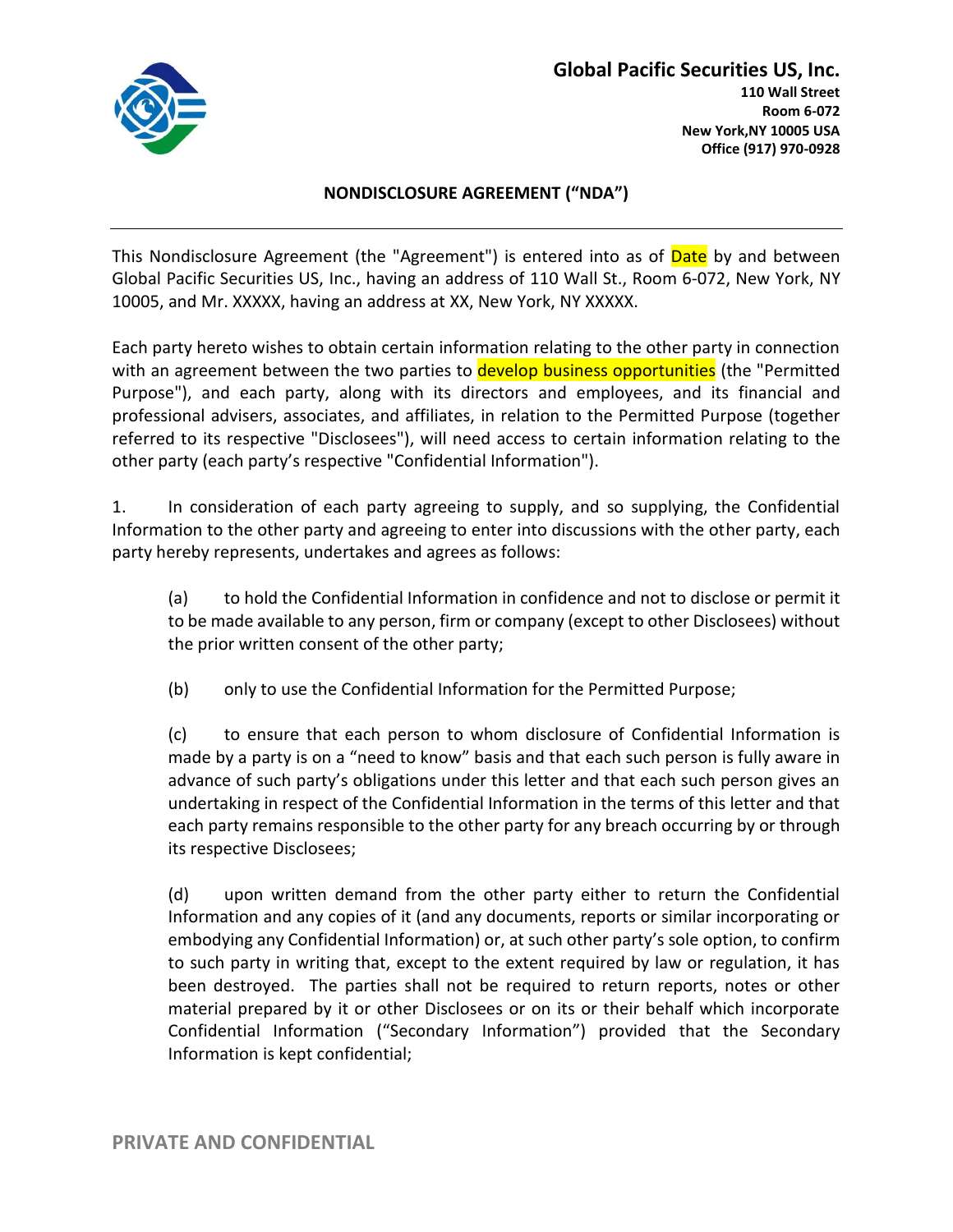#### **NONDISCLOSURE AGREEMENT ("NDA")**

(e) to keep confidential and not reveal to any person, firm or company (other than Disclosees) the fact of such party's investigations into the other party or that discussions or negotiations are taking place or have taken place between the parties in connection with the proposed arrangements or the terms of this agreement;

(f) that neither party nor any of its respective advisers nor any of its partners, shareholders, agents, officers, employees or any of their respective affiliates accept responsibility or liability for or make any representation, statement or expression of opinion or warranty, express or implied, with respect to the accuracy or completeness of the Confidential Information or any oral communication in connection therewith unless and save to the extent that such representation, statement or expression of opinion or warranty is expressly incorporated into any legally binding contract executed between the parties;

(g) the provisions of this letter shall continue in effect notwithstanding any decision by the parties not to proceed with any opportunity, transaction, or engagement, or any return or destruction of the Confidential Information;

(h) that each provision in this clause is independent and severable from the remaining provisions of this clause and enforceable accordingly. If any part of this clause shall not be enforceable for any reason but would be enforceable if part of the wording were deleted or amended, then it shall apply with such deletion or amendments as may be necessary to make it enforceable;

(i) that damages alone would not be an adequate remedy for any breach of the provisions of this letter and, accordingly, without prejudice to any and all other rights or remedies that either party may have against the other party, each party shall be entitled without proof of special damage to the remedies of injunction, specific performance and other equitable relief for any threatened or actual breach of the provisions of this letter; and

(j) that the restrictions contained in this clause are no greater than is reasonable and necessary for the protection of the other party's interests.

2. Nothing in paragraph 1(a) to (j) of this letter shall apply to any information or Confidential Information:

(a) which at the time of its disclosure is in the public domain;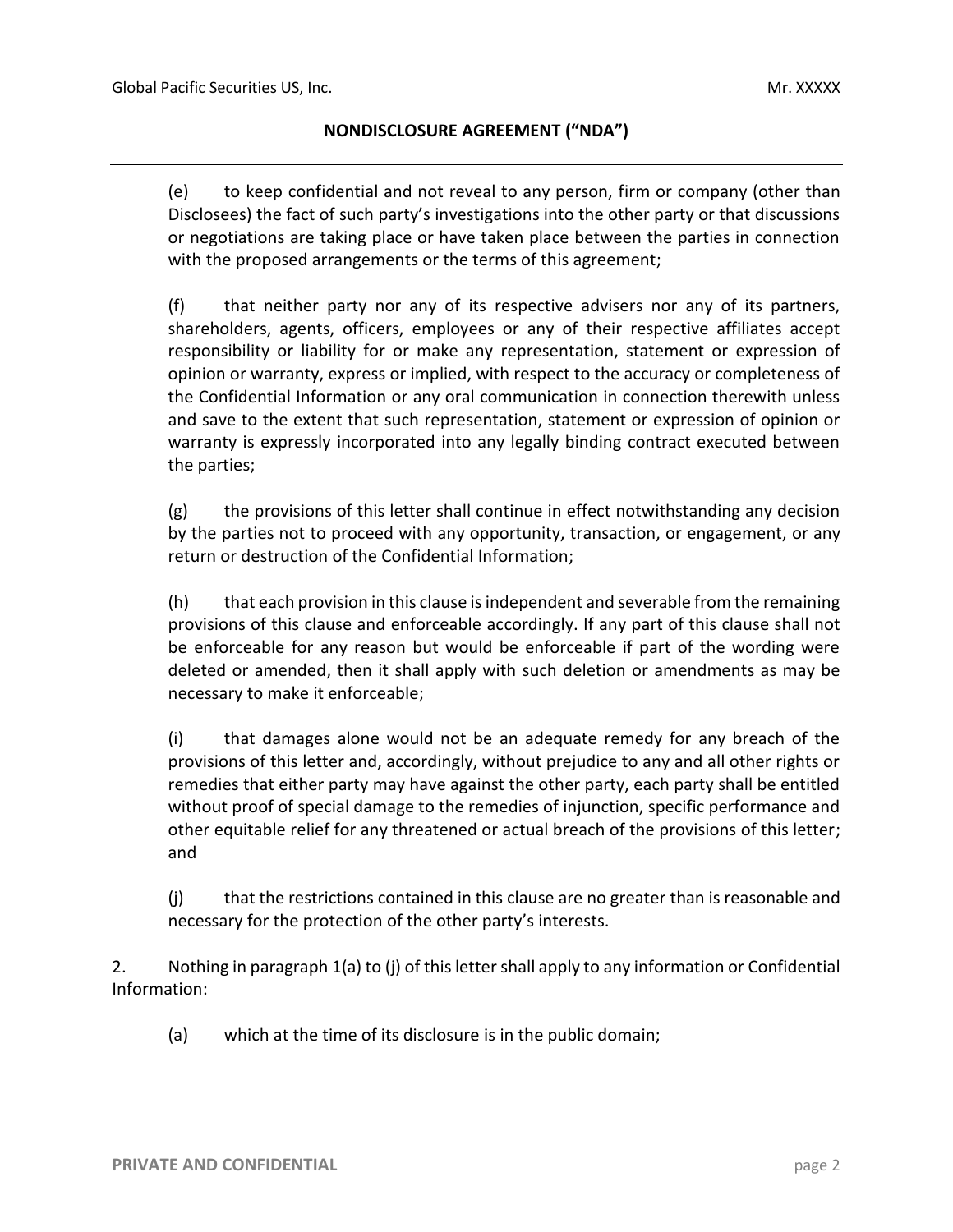#### **NONDISCLOSURE AGREEMENT ("NDA")**

(b) which after disclosure comes into the public domain for any reason except the failure of a party, or failure on the part of its Disclosee, to comply with the terms of this letter;

(c) which the parties agree in writing is not confidential;

(d) which was lawfully in a party's possession (as shown by its written records) prior to such disclosure;

(e) which is subsequently received by a party from a third party without obligations of confidentiality; or

(f) which a party or its Disclosee are required to disclose, retain or maintain by law or any regulatory or government authority, provided that if legally permitted such party consults with the other party on the proposed form, timing, nature and purpose of the proposed disclosure.

3. In consideration of the representation and undertakings given by the other party in this letter, each party undertakes and agrees:

(a) to disclose Confidential Information to the other party;

(b) to keep confidential and not to reveal to any person, firm or company (other than to Disclosees) the fact of such party's investigation into the other party or that discussions or negotiations are taking place or have taken place between the parties; and

(c) to confirm that any personal information contained or referred to in any of the Confidential Information, has been obtained, maintained and handled and all relevant licenses, authorities and consents have been obtained in accordance with all applicable data protection laws, rules and regulations.

4. Each party acknowledges that some or all of the Confidential Information is or may be price-sensitive information and that the use of such information may be regulated or prohibited by applicable legislation relating to insider dealing or otherwise and therefore each party undertakes to the other not to use any Confidential Information for the purpose of trading any shares, other securities or any other economic interest of any type or nature or for any unlawful purpose.

5. This Agreement shall be governed by and construed and enforced in accordance with the laws of the State of New York, United States of America. Any dispute, claim or controversy arising out of or relating to this Agreement or the breach, termination, enforcement, interpretation or